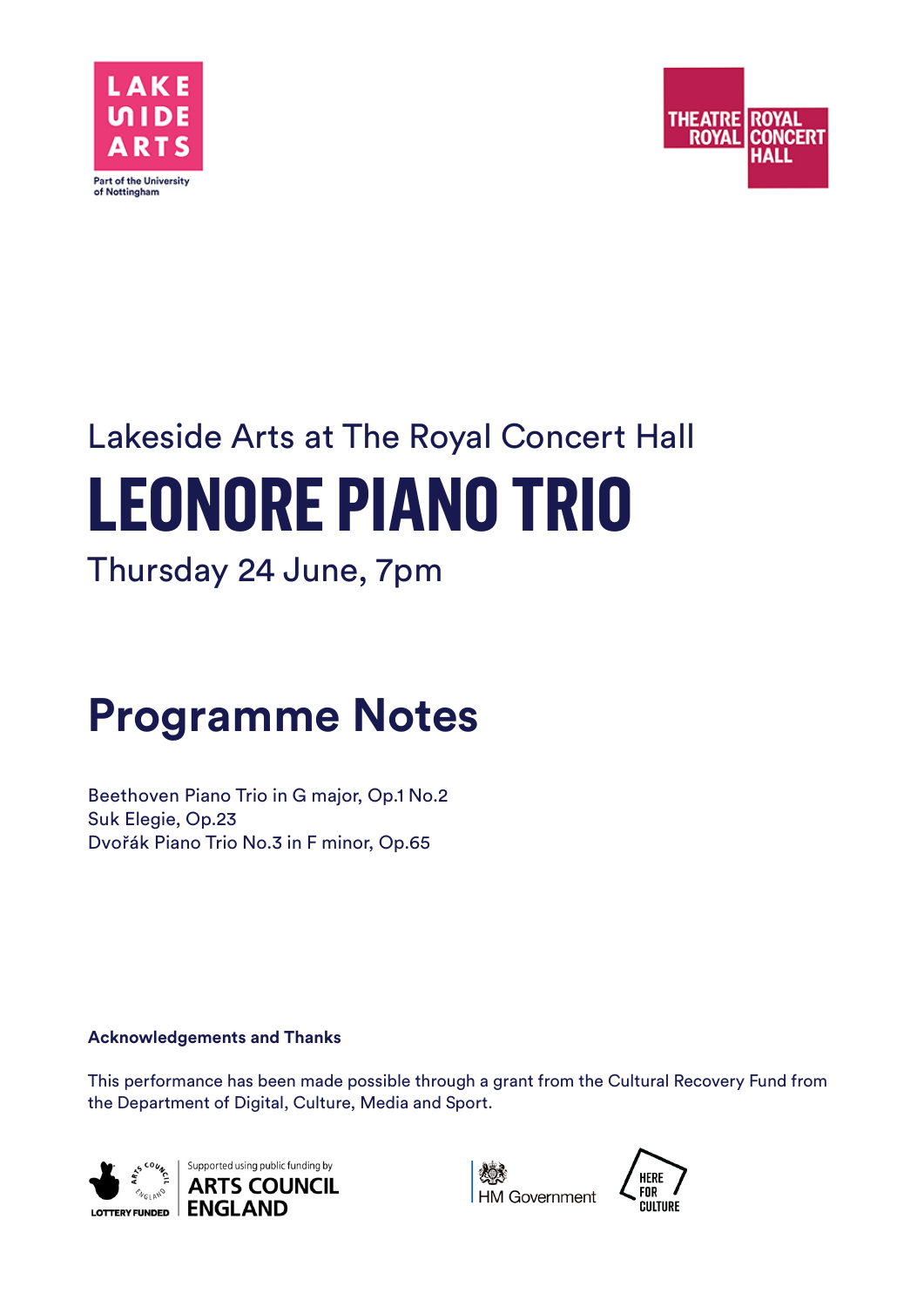



**Piano Trio in G major, Op.1 No.2 Ludwig van Beethoven (1770-1828)**

## 1. Adagio – allegro vivace 2. Largo con espressione 3. Scherzo. Allegro

4. Finale. Presto

In 1792 Beethoven left his native Bonn for Vienna with the purposes of studying with Haydn and establishing himself as a pianist and composer. For his first major publication, three years later, he chose three piano trios, which had already been played and enthusiastically received. It was a move calculated to make an impact. Firstly, the set was dedicated to Prince Karl von Lichnowsky, a fine amateur pianist who organised regular musical gatherings, and the first of Beethoven's Viennese patrons. Secondly, piano trios at that time were generally lightweight pieces in three movements, intended for amateur groups, and with the string parts, especially the cello's, subordinate to the piano. Here, however, was a set of four-movement works, symphonic in structure and powerful in their expressive scope, which placed the three instruments on an equal footing. Beethoven had already established himself as a brilliant pianist; he could scarcely have announced his arrival as a composer in a more striking way.

The first movement of No.2 opens with a spacious slow introduction (another novelty in the trio repertoire) which drops a few hints as to the shape of the theme that opens the main quick part of the movement. This, when it arrives, is buoyant and energetic, with an engagingly light and airy second theme, first played by the violin. The movement ends with a substantial coda, beginning with a harmonic side-step into the key of E flat.

The expansive scale is echoed in the following *largo*, which Beethoven placed in the distant key of E major, and whose expressive depth must have come as another surprise to Beethoven's public. When the music reaches the recapitulation – the point at which the music returns to its opening key – the main theme is heard in the cello's upper register (against staccato rising scales on the piano), a sign of just how far the instrument has moved from simply reinforcing the piano's bass line, its usual role in trios by Haydn and Mozart. It also has the honour of setting the third movement in motion. This is a typically dynamic Beethoven scherzo, prone to sudden off-beat accents which, again, must have startled the work's first hearers. It amusingly runs out of steam at the end.

The finale is a Haydnesque affair of irrepressible high spirits, deriving much of its energy from the rapidly repeated notes at the start. The recapitulation is a particular delight, with the violin insisting on restating the main theme almost before the harmonic structure is ready for it. The other trios of Op 1 may strike a more generally profound note, especially the tense, edgy No.3 in C minor, but the G major work makes a delectable centrepiece.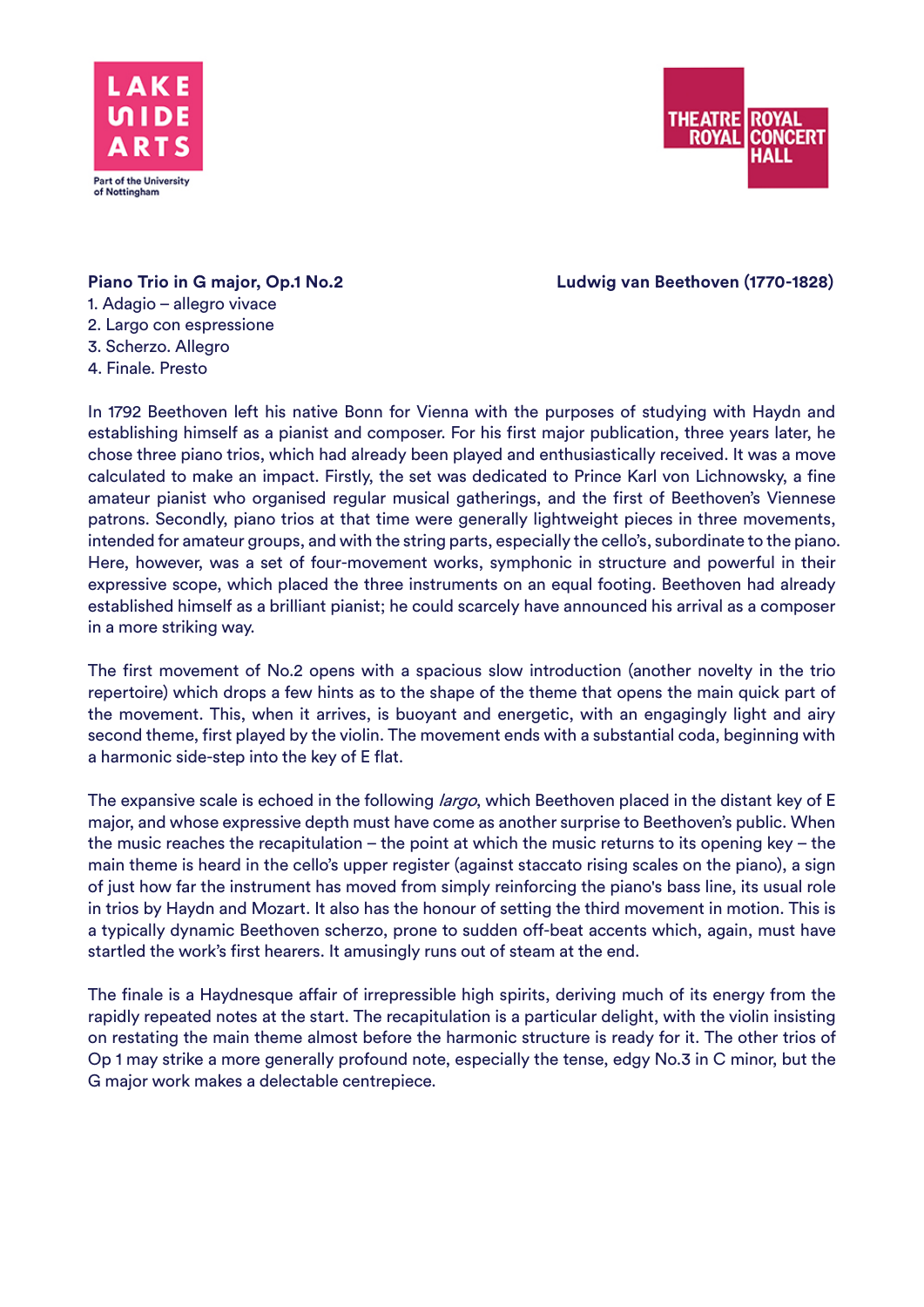



## **Elegy for piano trio, Op.23 Josef Suk (1874-1935)**

Suk is one of the most important of the group of Czech composers who studied with Dvořák. After graduating from the Prague Conservatoire in 1891 he stayed on for a further year to study chamber music and composition. He became Dvořák's favourite pupil, and also his son-in-law, marrying his daughter Otilie in 1898.

Given his chamber music studies, and the many years he spent as the second violinist in the Bohemian (later re-named Czech) String Quartet, he wrote surprisingly few chamber works, particularly after the turn of the twentieth century. Though it dates from 1902, *Elegy* is one of the last of them. He composed it for an event commemorating the Czech writer Julius Zeyer (1841-1901), for two of whose plays he had composed incidental music. It was originally written for violin and cello, with string quartet, harmonium and harp, but in the same year Suk produced this more conventionally scored version; the original remains unpublished.

The work is subtitled, "Under the impression of Zeyer's Vyšehrad", a reference to the writer's epic poem recreating old Czech legends (Vyšehrad – pronounced 'vish-er-rad' – is the name of a ruined castle, overlooking the River Vltava as it flows into Prague, which is evoked in the first movement of Smetana's sequence of orchestral tone-poems Ma Vlast). The main theme has a passionate, yearning quality enhanced by the piano's insistently throbbing accompaniment. There are two brief, more vehement, episodes; the second one quotes a theme from Dvořák's opera, Rusalka, before a short chorale-like passage leads to the final return of the main theme, and the work's quiet, withdrawn conclusion.

### Piano Trio in F minor, Op.65 **Antonín Dvořák (1841-1904)**

- 1. Allegro ma non troppo
- 2. Allegro grazioso
- 3, Poco adagio
- 4. Finale. Allegro con brio

The F minor Piano Trio was written at a critical time in Dvořák's career. By the beginning of the 1880s he had achieved a considerable amount of international success, particularly in Vienna and Berlin. But growing fame also presented him with a dilemma: whether to stay true to his roots by remaining in Prague or to move closer to the Austro-German mainstream by settling in Vienna, as admirers such as Brahms, the violinist Joseph Joachim and the influential critic Eduard Hanslick were urging him to do by. In the end, the temptation to pursue international fame by that particular route was outweighed by loyalty to his native Bohemia.

While it is not always wise to read a composer's circumstances into their work too closely, the F minor Trio is undeniably stormy. Dvořák finished writing out the only surviving manuscript score at the end of March 1883, though he extensively revised the work after that date, including reversing the original order of the two middle movements. It was published and first performed in the autumn of that year.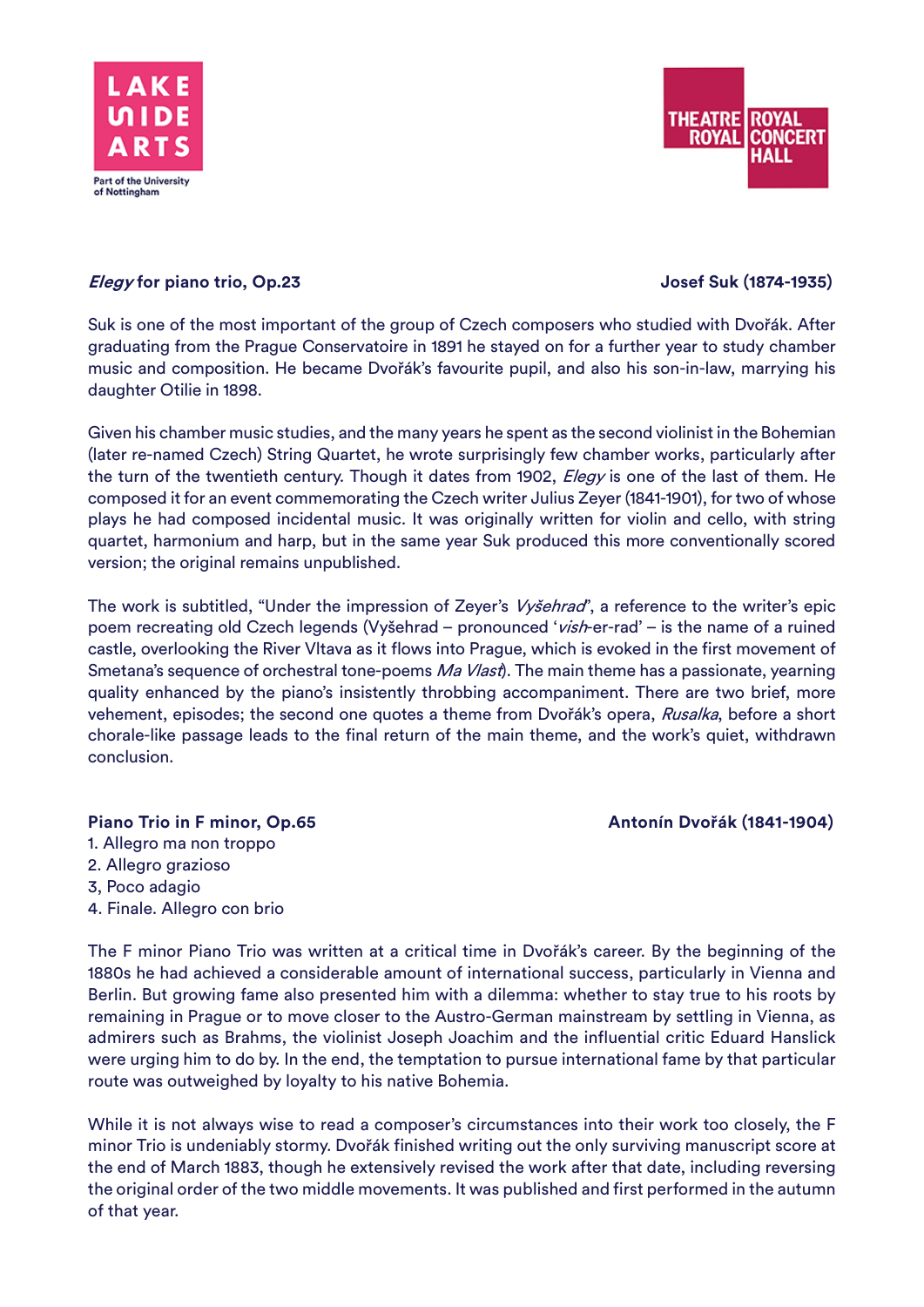



The first movement's turbulence is immediately established by the darkly passionate theme that opens the first movement, initially on the violin and cello. When the music eventually relaxes, the second main theme emerges on the cello, broad and lyrical but still with a degree of restlessness. Lyrical moments continue to provide poignant contrast, but the overall mood remains urgent and tempestuous.

Instead of a quick scherzo, the second movement is gently paced. It begins with the strings setting up an accompanying pattern whose rhythm contradicts that of the piano's main theme. Rhythmic tension takes a different form in the slower central section, with a syncopated accompanying figure in the piano's right hand which, the Dvořák scholar John Clapham suggested, has its origin in a type of traditional Slovak dance.

Another broad, lyrical theme for the cello opens the third movement. Contrast comes with a brief flare-up of energy and a strenuous new idea shared between the violin and cello; flickering accompaniment patterns on the piano suggest the sound of a cimbalom, a dulcimer-like instrument common in Eastern Europe. These reappear as the music begins winding down to its gentle ending.

A mood of brisk determination, though still darkly coloured, characterises the start of the finale. Dance rhythms underpin the movement, in the quieter passages as much as the more energetic ones. Eventually they propel the music towards a climax marked by two swift build-ups, each followed by an abrupt cut-off and a moment's silence. The music eventually picks up speed again, with the violin and cello reminding us of the opening theme of the first movement. As so often with Dvořák, there is a quiet, introspective moment before the vigorous final bars.

© Mike Wheeler, 2021